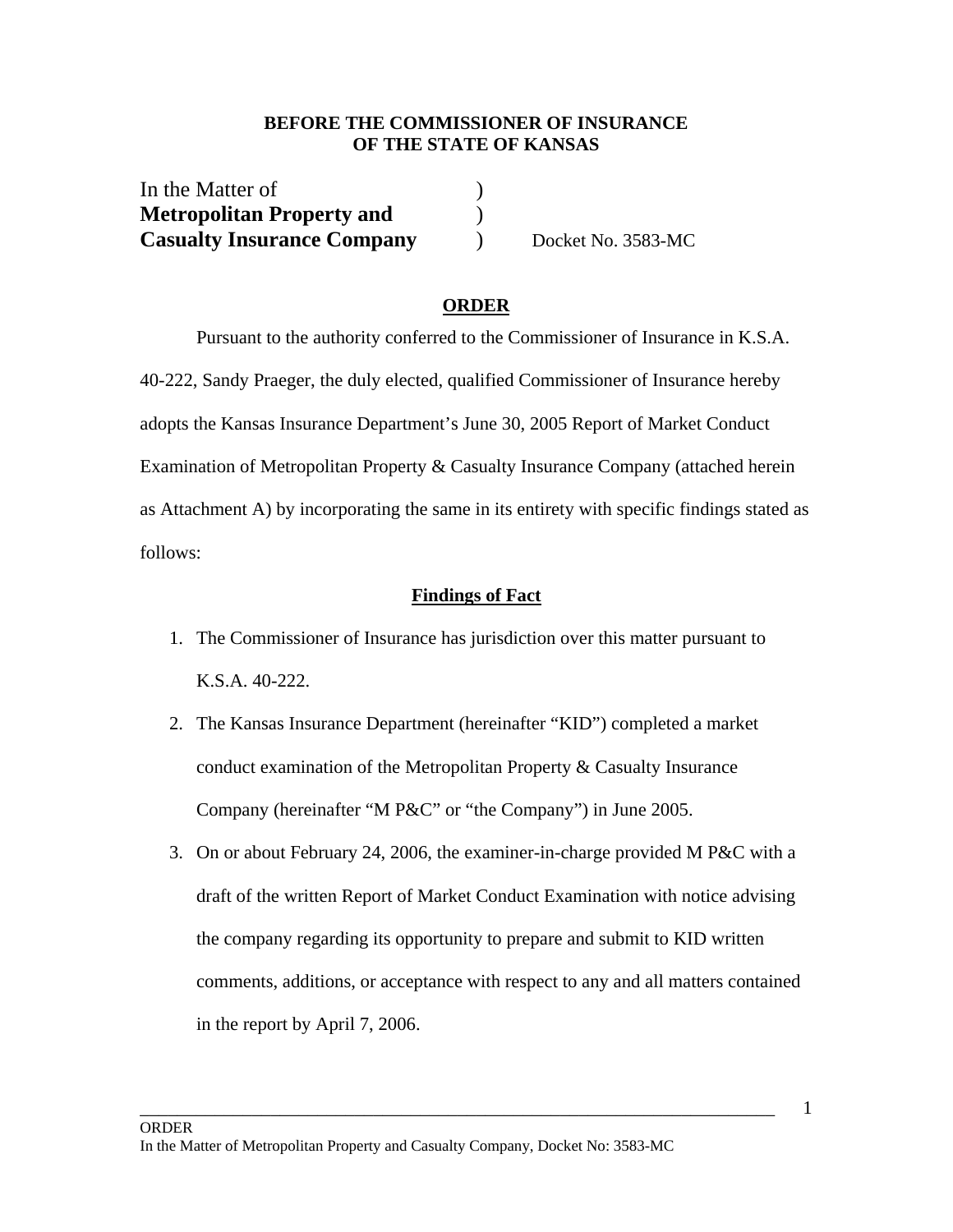- 4. M P&C responded with written comments regarding the draft report on April 6, 2006. (*See* Attachment B).
- 5. The Kansas Commissioner of Insurance has since fully reviewed said Kansas report which is adopted herein as Attachment A.
- 6. M P&C's Ultra and Plus homeowners policies read, in pertinent part: "if the amount payable for property damage plus the debris removal is more than our limit of liability for the covered property, we will pay up to an additional 10% of that limit for debris removal." M P&C's policies call for the company to cover the dwelling, Coverage A, up to a limit of liability as shown in the Dec page. Debris removal is listed on page 5 of M P&C's Ultra and Plus contracts as an Additional Coverage. The M P&C policies do indicate that "we will pay up to an additional 10% of that limit for debris removal."
- 7. Debris removal is an additional amount above the Coverage A limit. Neither M P&C's Ultra and Plus homeowners policies nor M P&C's rating procedures call for the Company to increase the Coverage A limit on the Dec page an additional 5-10%. Debris removal is automatically included as an additional amount of coverage which is built into the policies' language. If M P&C desires to increase Coverage A on its Dec page by a certain percentage to include for debris removal, it must re-file its homeowners program with KID.
- 8. M P&C was applying this practice to all homeowners in the Company's Ultra and Plus Programs.

\_\_\_\_\_\_\_\_\_\_\_\_\_\_\_\_\_\_\_\_\_\_\_\_\_\_\_\_\_\_\_\_\_\_\_\_\_\_\_\_\_\_\_\_\_\_\_\_\_\_\_\_\_\_\_\_\_\_\_\_\_\_\_\_\_\_\_\_\_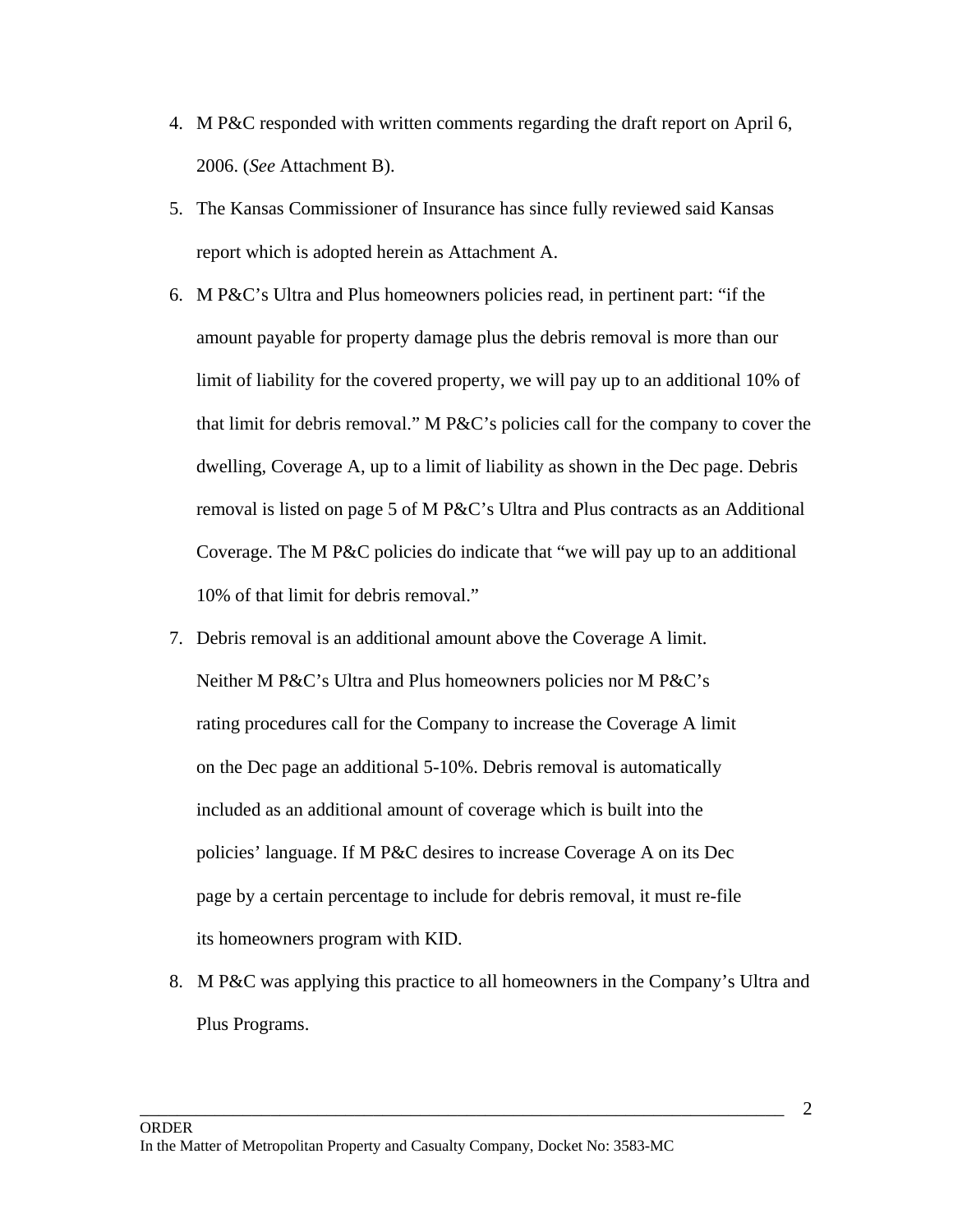# **Applicable Law**

## 9. K.S.A. 40-2407 states:

(a) If, after such hearing, the commissioner shall determine that the person charged has engaged in an unfair method of competition or an unfair or deceptive act or practice, the commissioner shall render an order requiring such person to cease and desist from engaging in such method of competition, act or practice and if the act or practice is a violation of K.S.A. 40-2404 and amendments thereto, the commissioner may in the exercise of discretion order any one or more of the following:

(1) Payment of a monetary penalty of not more than \$1,000 for each and every act or violation, but not to exceed an aggregate penalty of \$10,000, unless the person knew or reasonably should have known such person was in violation of this act, in which case the penalty shall be not more than \$5,000 for each and every act or violation, but not to exceed an aggregate of \$50,000 in any sixmonth period;

10. K.S.A. 40-955(a) and (f) state, in pertinent part:

(a) Every insurer shall file with the commissioner…every manual of classifications, rules and rates, every rate plan policy form and every modification of any of the foregoing which it proposes to use. Every such filing shall indicate the proposed effective date and the character and extent of the coverage contemplated and shall be accompanied by the information upon which the insurer supports the filings. A filing and any supporting information shall be open to public inspection after it is filed with the commissioner. An insurer may satisfy its obligations to make such filing by authorizing the commissioner to accept on its behalf the filings made by a licensed rating organization or another insurer.

(f) No insurer shall make or issue a contract or policy except in accordance with filings which have been filed or approved for such insurer as provided in this act.

# **Conclusion**

Based upon the Findings of Fact and Applicable Law enumerated in paragraphs

\_\_\_\_\_\_\_\_\_\_\_\_\_\_\_\_\_\_\_\_\_\_\_\_\_\_\_\_\_\_\_\_\_\_\_\_\_\_\_\_\_\_\_\_\_\_\_\_\_\_\_\_\_\_\_\_\_\_\_\_\_\_\_\_\_\_\_\_\_

#1 through #10 above: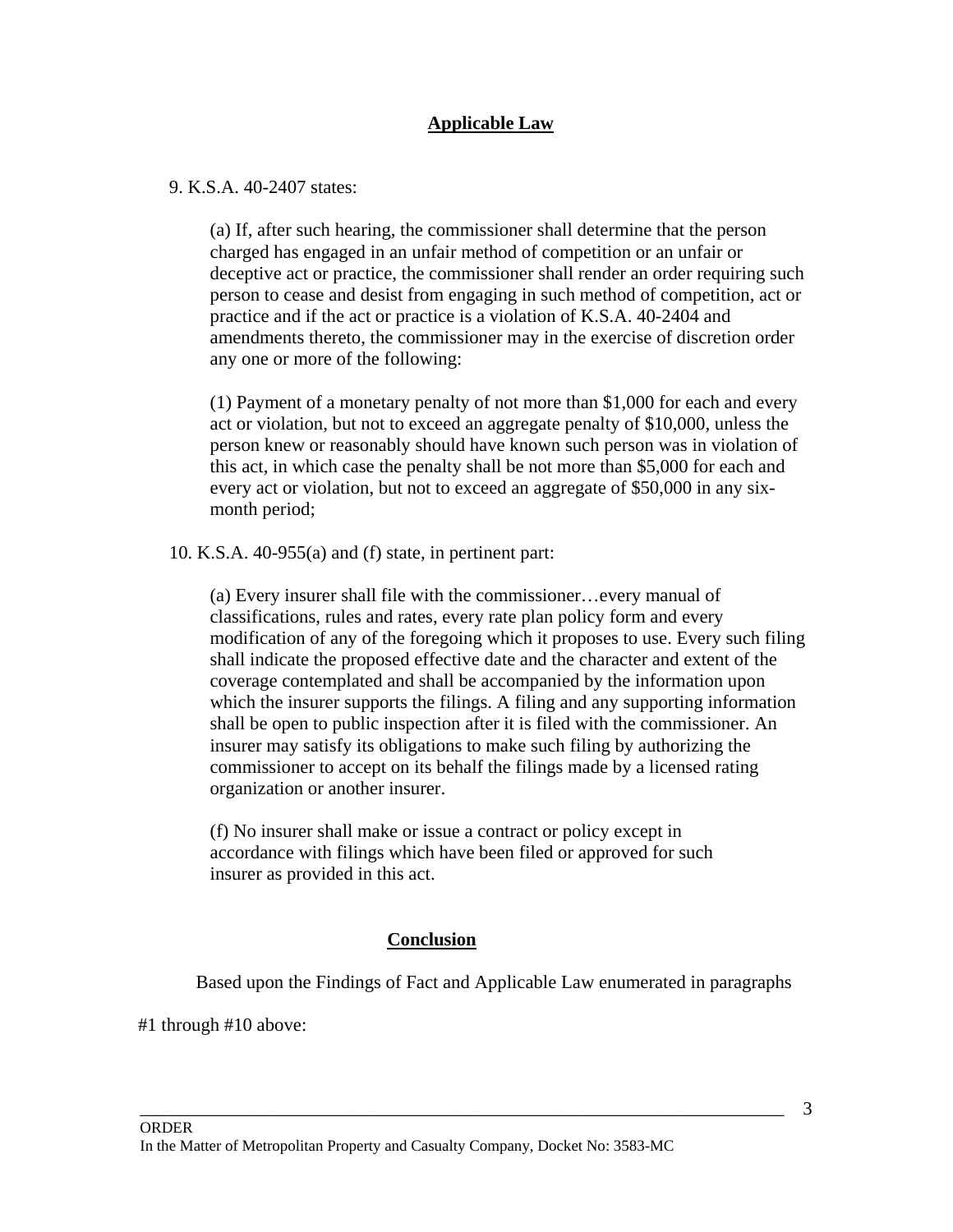#### **IT IS, THEREFORE, ORDERED BY THE COMMISSIONER OF INSURANCE:**

- a.The Kansas Insurance Department's June 30, 2005, Report of Market Conduct Examination of M P&C is herein adopted in its entirety.
- b. M P&C's practice of exceeding the Coverage A limit of liability stated in the M P&C Ultra and Plus homeowners policies by providing an additional 10% of the Coverage for debris removal constitutes a violation of K.S.A. 40-955(a) and K.S.A. 40-955(f). Debris removal is currently included in M P&C's Ultra and Plus homeowners policies on page 5 as an Additional Coverage.
- c. M P&C shall stop including debris removal as part of its calculation in determining the Coverage A liability limit for its Ultra and Plus homeowners programs. In the alternative, M P&C shall re-file its homeowners program with the Kansas Insurance Department prior to increasing the Coverage A limit of liability in the M P&C Ultra and Plus homeowners policies pursuant to K.S.A. 40-955(a) and K.S.A. 40-955(f).
- d. Pursuant to K.S.A.  $40-2407(a)(1)$  M P&C shall pay a monetary penalty, due and payable to Kansas Insurance Commissioner on or before the 14<sup>th</sup> day from the date of this order, in the amount of Five Thousand Dollars and 00/100 (\$5,000.00) for violation of above-stated statutes.

\_\_\_\_\_\_\_\_\_\_\_\_\_\_\_\_\_\_\_\_\_\_\_\_\_\_\_\_\_\_\_\_\_\_\_\_\_\_\_\_\_\_\_\_\_\_\_\_\_\_\_\_\_\_\_\_\_\_\_\_\_\_\_\_\_\_\_\_\_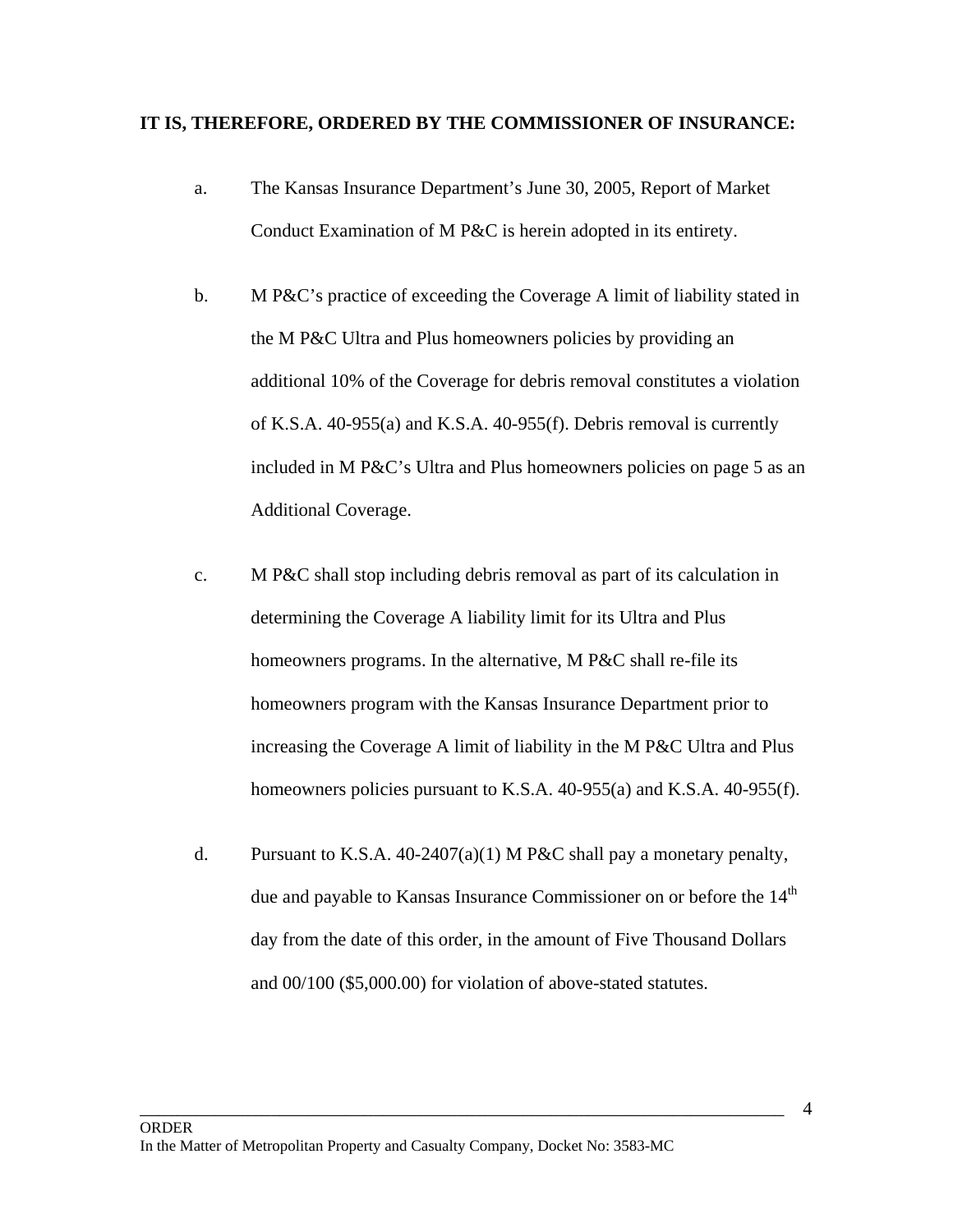### **IT IS SO ORDERED THIS\_27th\_DAY OF \_September\_\_2006, IN THE CITY OF TOPEKA, COUNTY OF SHAWNEE, STATE OF KANSAS.**



 $\angle$ s/ Sandy Praeger $\angle$ Sandy Praeger Commissioner of Insurance

 $\angle$ s/ John W. Campbell $\Box$ John W. Campbell General Counsel

### **CERTIFICATE OF SERVICE**

 The undersigned hereby certifies that he served the above and foregoing Order on this \_27th\_\_ day of September, 2006, by causing the same to be deposited in the United States Mail, registered mail with return-receipt requested postage prepaid, addressed to the following:

Robert I. Rouse Director and Counsel 700 Quaker Lane, PO Box 350 Warwick, RI 02887

> \_/s/ Zachary J.C. Anshutz\_\_\_\_\_\_\_\_\_\_\_\_\_\_\_\_\_\_ Zachary J.C. Anshutz, Staff Attorney

# **NOTICE OF RIGHTS**

 Metropolitan Property and Casualty Insurance Company ("M P&C") is entitled to a hearing pursuant to K.S.A. §77-537, the Kansas Administrative Procedure Act. If M P&C desires a hearing, the company must file a written request for a hearing with:

\_\_\_\_\_\_\_\_\_\_\_\_\_\_\_\_\_\_\_\_\_\_\_\_\_\_\_\_\_\_\_\_\_\_\_\_\_\_\_\_\_\_\_\_\_\_\_\_\_\_\_\_\_\_\_\_\_\_\_\_\_\_\_\_\_\_\_\_\_

John W. Campbell, General Counsel Kansas Insurance Department 420 S.W.  $9^{th}$  Street Topeka, Kansas 66612